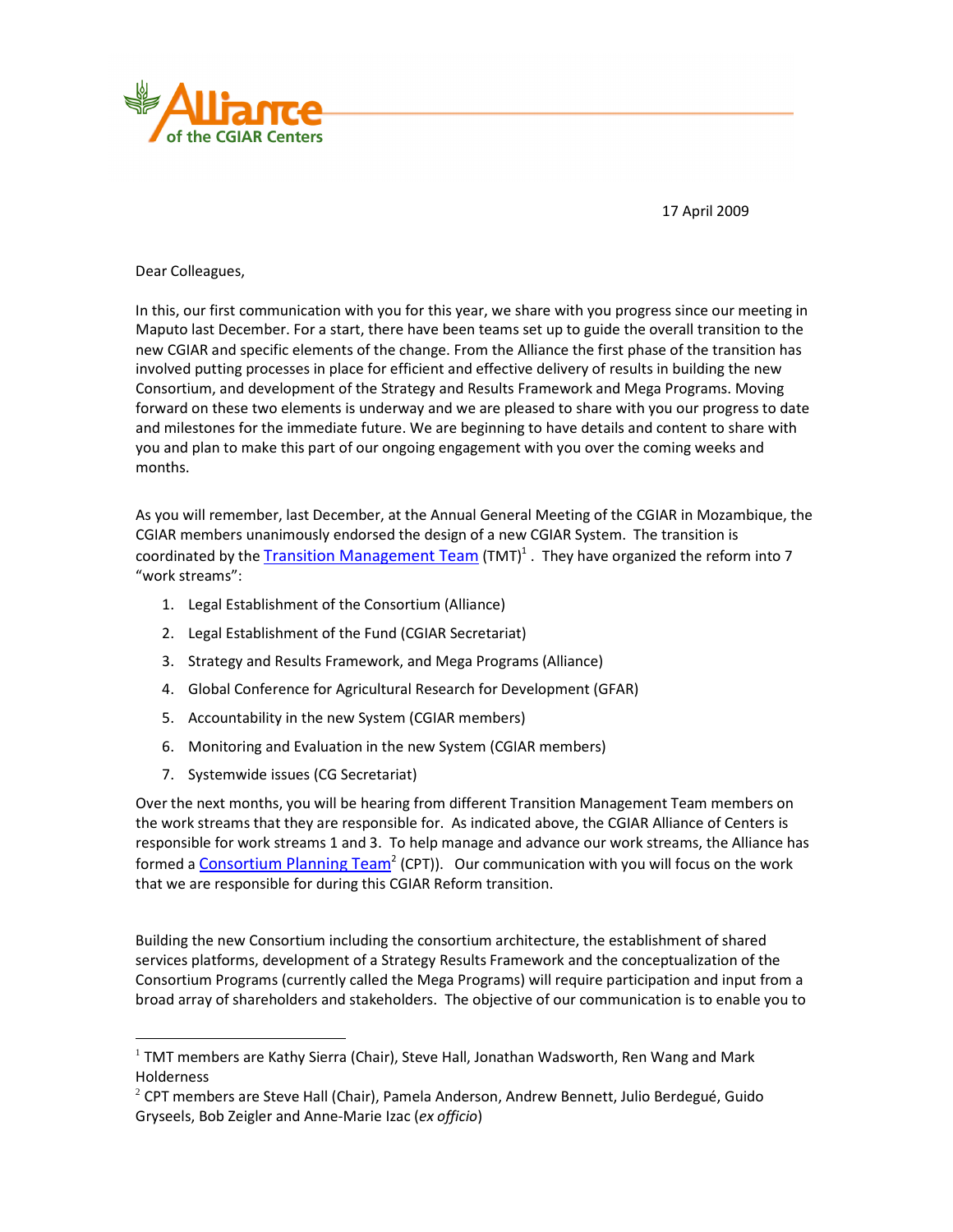more effectively and efficiently engage with and provide input at key points as the work streams progress.

## To start with…our **progress to date**

 $\overline{a}$ 

*Consortium design*: following a thorough and transparent search and selection process, the Alliance engaged the Boston Consulting Group (BCG) to work on the architecture of the Consortium. BCG will prepare a draft Consortium Constitution and draft terms of reference of its Board and CEO (or Executive Director). They started this work by interviewing Center leadership and 'benchmarking' with some relatively similar organisations. A series of new consultations with the Alliance just finished. The consultants will use the results of these consultations and its 'benchmarking' to draft the Consortium constitution and Terms of Reference for the Consortium Board and CEO. The resulting document will be presented as work in progress to the June CGIAR Executive Council meeting.

*Strategy and Results Framework and Mega Programs:* in February we organised a workshop to clarify concepts (such as 'what is a Mega Program and a portfolio of Mega Programs') and better delineate the scope of the Strategy and Results Framework. The results from this workshop helped design terms of reference for two teams to work on the Strategy and Results Framework and on Mega Program 'mock ups' respectively. The Alliance has now approved these terms of reference and the composition of each team. Joachim von Braun is the Chair of the 'strategy' team<sup>3</sup> and John McDermott is the Chair of the 'mock up' team<sup>4.</sup> The Terms of Reference for both teams can be found on the Alliance online document repository (http://sites.google.com/a/cgxchange.org/alliance/welcome).

If we look a little bit ahead, there are a number of **upcoming milestones** 

| <b>MAY</b>   | The Alliance Board and Executive meeting (May 11-13) will provide the opportunity for<br>the Alliance to make key strategic decisions about the Consortium constitution, including<br>the Consortium Board and CEO, the Strategy and Results Framework and the Mega<br>Programs |
|--------------|---------------------------------------------------------------------------------------------------------------------------------------------------------------------------------------------------------------------------------------------------------------------------------|
|              |                                                                                                                                                                                                                                                                                 |
| <b>APRIL</b> | At the end of April, the Strategy and Mega Program 'mock up' teams will deliver an initial<br>draft of the Strategy and of three Mega Program 'mock ups'; BCG will deliver a draft<br>Consortium constitution and terms of reference for the Consortium Board and CEO           |
|              |                                                                                                                                                                                                                                                                                 |
| <b>JUNE</b>  | The June CGIAR Executive Council meeting will hopefully endorse the work in progress<br>and will give a green light to proceed with the Consortium creation, the Strategy and<br>Results Framework and Mega Programs.                                                           |
|              | Consultations with CGIAR members, GFAR and other partners will intensify to seek inputs<br>into the development of the Strategy and the first portfolio of Mega Programs.                                                                                                       |

<sup>&</sup>lt;sup>3</sup> Strategy team composition: Joachim von Braun (Chair), Colin Chartres, Thomas Lumpkin, Derek Byerlee, Jeff Waage, Norah Olembo.

<sup>&</sup>lt;sup>4</sup> Mock up team composition: John McDermott (Chair), Hartmann, Charles Crissman, Yemi Katerere, David Molden, Jonathan Crouch, Jean-Marcel Ribaut, David Governey, Albin Hubscher.